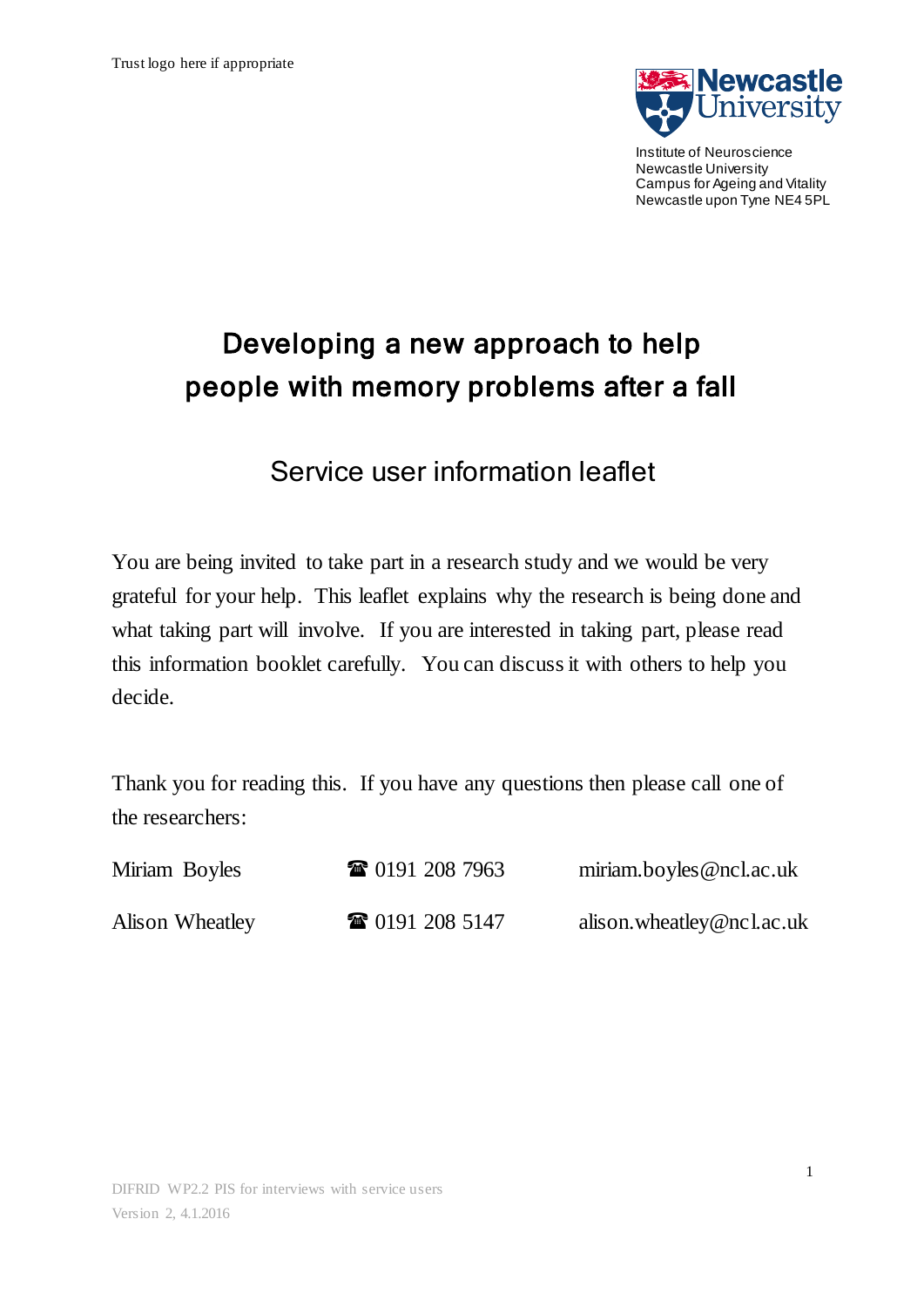## *What is the study about?*

We are hoping to learn from existing services how best to support people with memory problems with fall-related injuries. Being given this leaflet does **not** mean that you have memory problems.

# *How can I help?*

You have been given this leaflet because you have been using <*name of service>* after your fall*.* We would like to talk to you about the help you received and how you feel this could be improved. We will use your experiences and those of other people like you to help us to develop a new approach for people with memory problems with fall-related injuries.

#### *What will I have to do?*

If you decide to take part in this research then the researcher will ask you to:

- Complete a consent form
- Tell us what you thought of any help you received
- Discuss what extra help might have been useful
- Share your ideas for improving services

The interview would be conducted by one of our researchers, Miriam Boyles or Alison Wheatley, and would last no more than one hour. You can stop the interview or take a break at any time. We can also arrange to continue the interview on a different day if you would prefer.

# *What difference will it make?*

It is unlikely that taking part will help you directly. However, you may enjoy talking to the researcher. Your ideas and experiences will help us create a new approach to helping people with memory problems who fall in the future.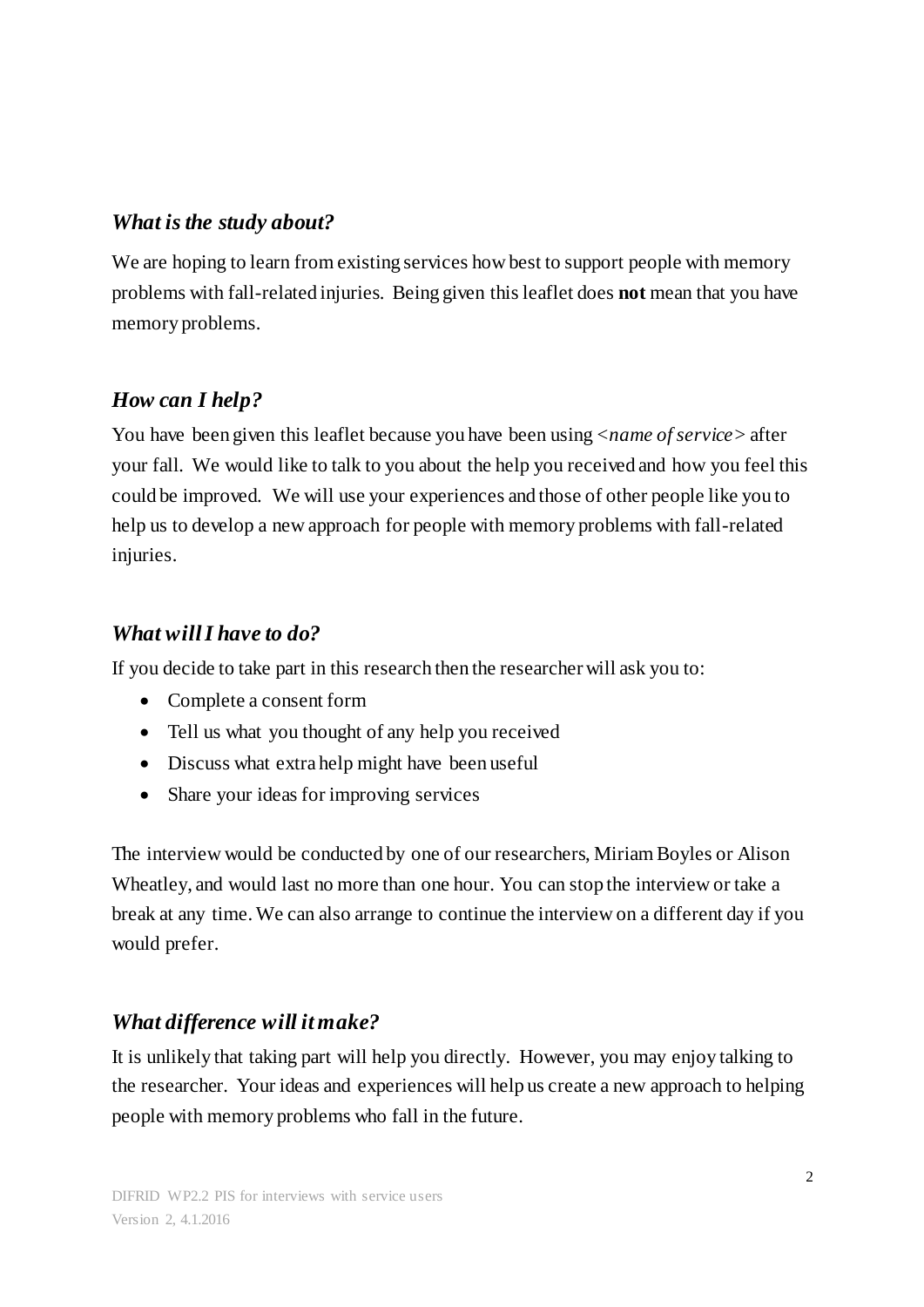#### *Is the study confidential?*

Your contact details will be stored securely and will only be used to contact you about this research project. The research and development department oversee research within Newcastle upon Tyne Hospitals NHS Trust. They may look at data collected during the study to make sure that the research is being conducted properly.

We would like to tape record the interview. We will store the recordings securely. Each participant will be given a study number. When we write up the conversations we will use only your study number so that you cannot be recognised. We may use your words when we write up our findings but your name will not be used.

If you tell us anything that could put yourself or other people at risk, we would have to act on this information by telling your doctor or others involved in your care. The study has been approved by the National Research Ethics Service Committee North East – Newcastle and North Tyneside 1.

#### *What if there is a problem?*

If you have any concerns or complaints about the research, we will do our best to resolve them. Please contact Dr Louise Allan:

| 0191 208 2420                   |
|---------------------------------|
| louise.allan@newcastle.ac.uk    |
| Biomedical Research Building,   |
| Campus for Ageing and Vitality, |
| Newcastle University,           |
| Newcastle upon Tyne, NE4 5PL    |
|                                 |

If you remain unhappy and wish to complain formally, you can do this through the NHS Complaints Procedure.